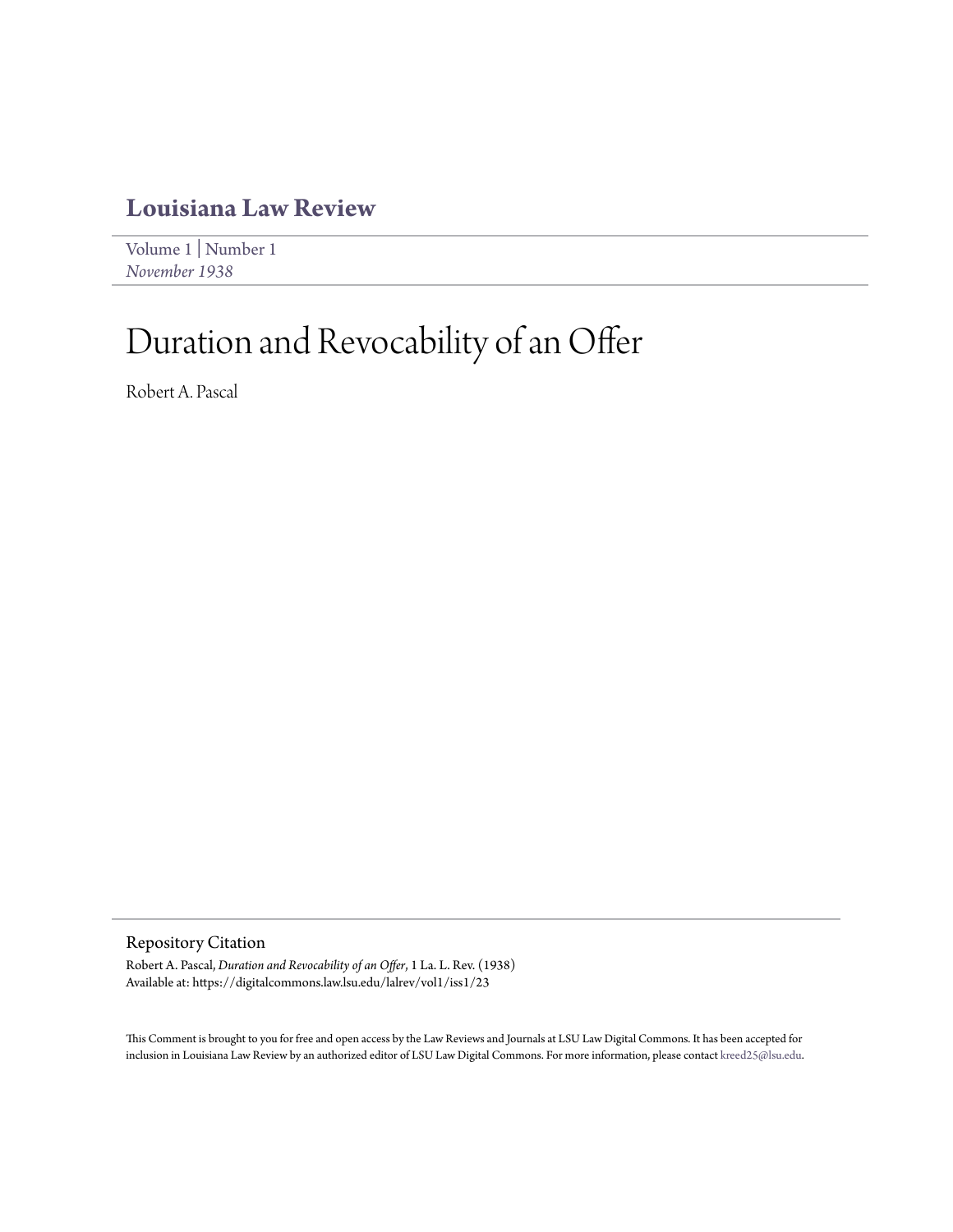run in the seamless weave of the law tends to lengthen. Where will it end?

It is submitted that a return to first principles should be effected. Article 333 should be amended to read as it did in the Code of Practice of 1825. The code provision which caused the initial difficulty in *Magee v. Dunbar* should be amended so as to overrule the doctrine of this case and do nothing more.<sup>41</sup> In this way Louisiana will not only solve the problem without producing unfortunate consequences, but the return to our earlier practice would bring us results quite similar to those effected by the new Federal Rules.<sup>42</sup>

Guy WIMBERLY, JR.

# DURATION **AND** REVOCABILITY OF **AN** OFFER

The basic principles and practical application of Articles **1800-1804** and **1809** of the Louisiana Revised Civil Code of **1870,** dealing with the duration of an offer and the timeliness of an acceptance, have never been explained satisfactorily as a system. It is the purpose of this comment to attempt an explanation of them in terms of their probable origin and in conformity with the theories accepted at the time of their redaction.

The Civil Code of 1808<sup>1</sup> and the Code Napoleon<sup>2</sup> were almost identical in the title of Obligations; they contained no specific rules on offer and acceptance and only provided that the consent of the party obligating himself was essential to the formation of the contract.' The articles here under consideration were first

<sup>41.</sup> Art. **317,** La. Code of Practice of **1870,** as amended **by** La. Act 85 of 1922, should be further amended so as to read as follows: "It shall be suffi**cient** in all cases for a defendant to file his answer at any time before the confiirmation of a judgment taken **by** default against him; provided, however, that no exceptions incorporated in any answer filed after a judgment of default has been rendered against defendant shall be admitted."

<sup>42.</sup> **Cf.** Rule 12, Federal Rules of Civil Procedure. **1. A** Digest of the Civil Laws now in force in the Territory of Orleans, with Alterations and Amendments adapted to its Present System of Government **(1808).**

<sup>2.</sup> Le Code Civil des Frangais (1804) (commonly referred to as the "Code Napoleon").

**<sup>3.</sup>** La. Civil Code of **1808,** p. 261, **3. 3. 8;** Art. 1108, French Civil Code. The rules of offer and acceptance were considered within the field of evidence and not substantive law. See Art. 1797, La. Civil Code of 1870.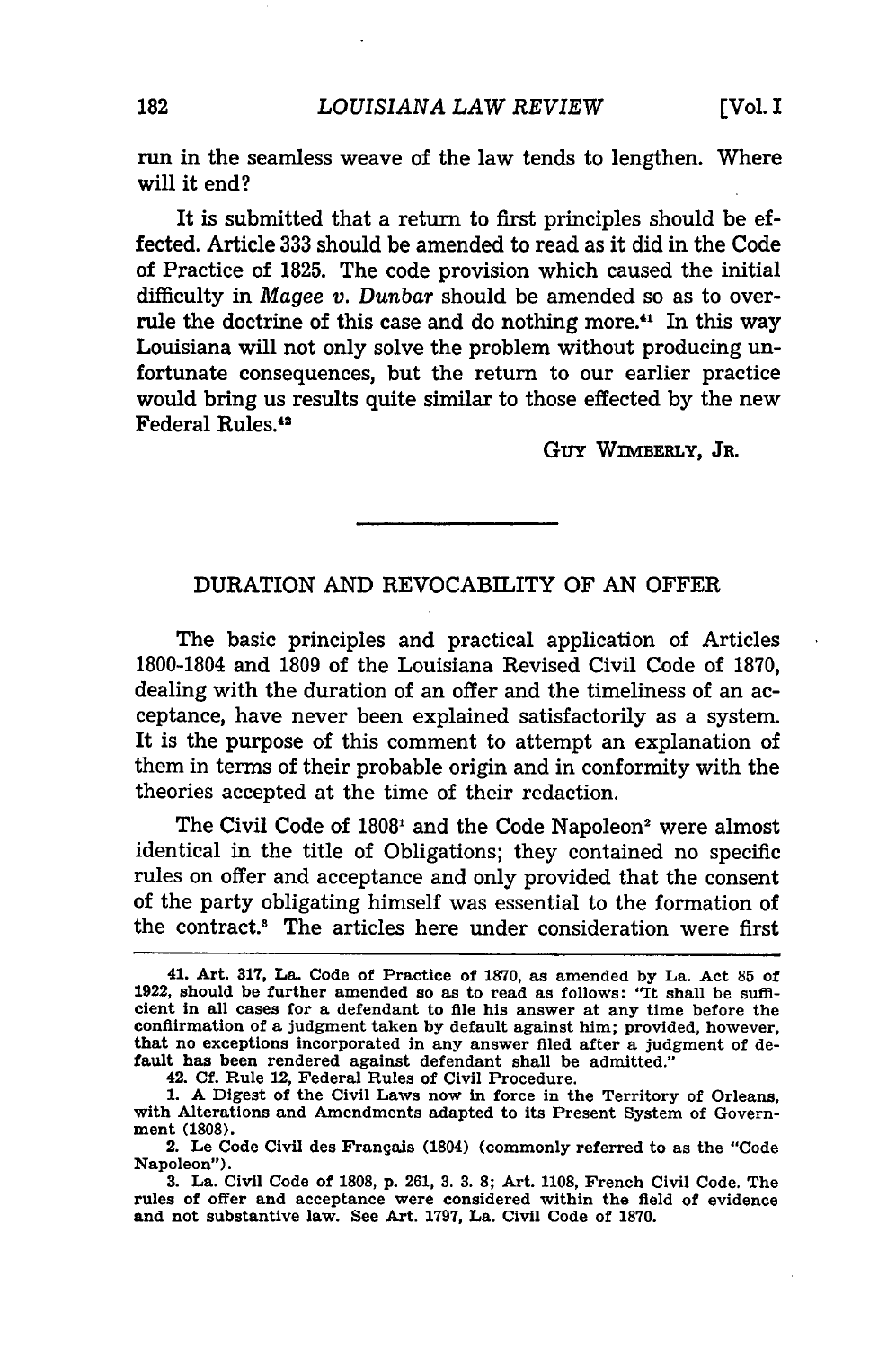# **1938]** *COMMENTS*

proposed in the Projet of the Louisiana Civil Code of **18254** and entered our law as Articles **1794-1798** and **1803** of that Code. Therefore, in determining the meaning of the articles, research should be centered on the source materials available in **1822,** the year in which the code revision committee was appointed.<sup>5</sup>

Of course, the works of Domat and Pothier's treatise on Obligations were available and were used **by** the members of this commission. 6 And since the Civil Code of **1808** so closely corresponded to the Code Napoleon in the title of Obligations, it is only reasonable to assume that the redactors were acquainted with and used the available French commentaries. When they undertook in 1822 to amplify the rules of offer and acceptance, the works of Toullier<sup>7</sup> and Delvincourt<sup>8</sup> were the only ones which had been published,<sup>9</sup> the former being by far the more satisfactory.<sup>10</sup> Not to be neglected, however, are the old Germanic Civil Codes,<sup>11</sup> which may have been available, especially the Prussian, $12$  the Projet of which had been translated into French in **1751,18** and the promulgated text of which was translated **by** the members of the French bureau on foreign legislation in 1801.14 The effect which these translations may have had on French legal doctrine will be discussed in the course of this comment.

There can be no doubt that Toullier's commentary formed the basis of the Louisiana articles here considered. This view

**10.** Ibid. See also Dard, Code Civil des Frangais **(3d** ed. **1827) ij.**

**11.** Bavarian Civil Code **(1756)** and Austrian Civil Code **(1811).** For the Prussian Codifications, see infra notes 12-14.

12. Allgemeines Landrecht für die preussischen Staaten (1794).

13. Code Frédéric; ou Corps de Droit pour les Etats de Sa Majesté le Roi de Prusse. Traduit de 'Allemand par **A. A.** de **C. (1751).**

14. Code Général pour les Etats Prussiens, Traduit par les Membres du bureau de Législation étrangère, et publié par l'ordre du Ministre de la Justice (An IX **(1801)).**

<sup>4.</sup> Proposed Additions and Amendments to the Civil Code of the State of Louisiana, **by** the Jurists Commissioned for that Purpose **(1823).** This Is commonly referred to as the *"'Projet"* and was republished **by** the State of Louisiana as Louisiana Legal Archives, vol. **I (1937).**

**<sup>5.</sup>** La. Acts **1822, pp. 108, 109** (resolution approved March **14, 1882).**

**<sup>6.</sup>** Tucker, Source Books of Louisiana Law **(1932) 6** Tulane L. Rev. **280, 289** (also in **1** La. Legal Archives xvii, xxvi).

**<sup>7.</sup>** Toullier, Le Droit Civil Frangais (1st ed. 1812). The 4th ed. (1824) was used **by** the author, earlier editions being unavailable.

**<sup>8.</sup>** Delvincourt, Cours de Droit Civil (1st ed. **1813).** The **3d** ed. (1824) was used **by** the author, earlier editions being unavailable.

**<sup>9.</sup>** Tucker, supra note **6,** at **290** (also in **1** La. Legal Archives xvii, xxvi) includes also Maleville, Analyse Raison6 de la Discussion du Code Civil au Conseil d'Etat **(1805).** Maleville's work was not a true commentary, however, but rather, as indicated **by** its title, an analysis of the Civil Code based on the legislative discussions.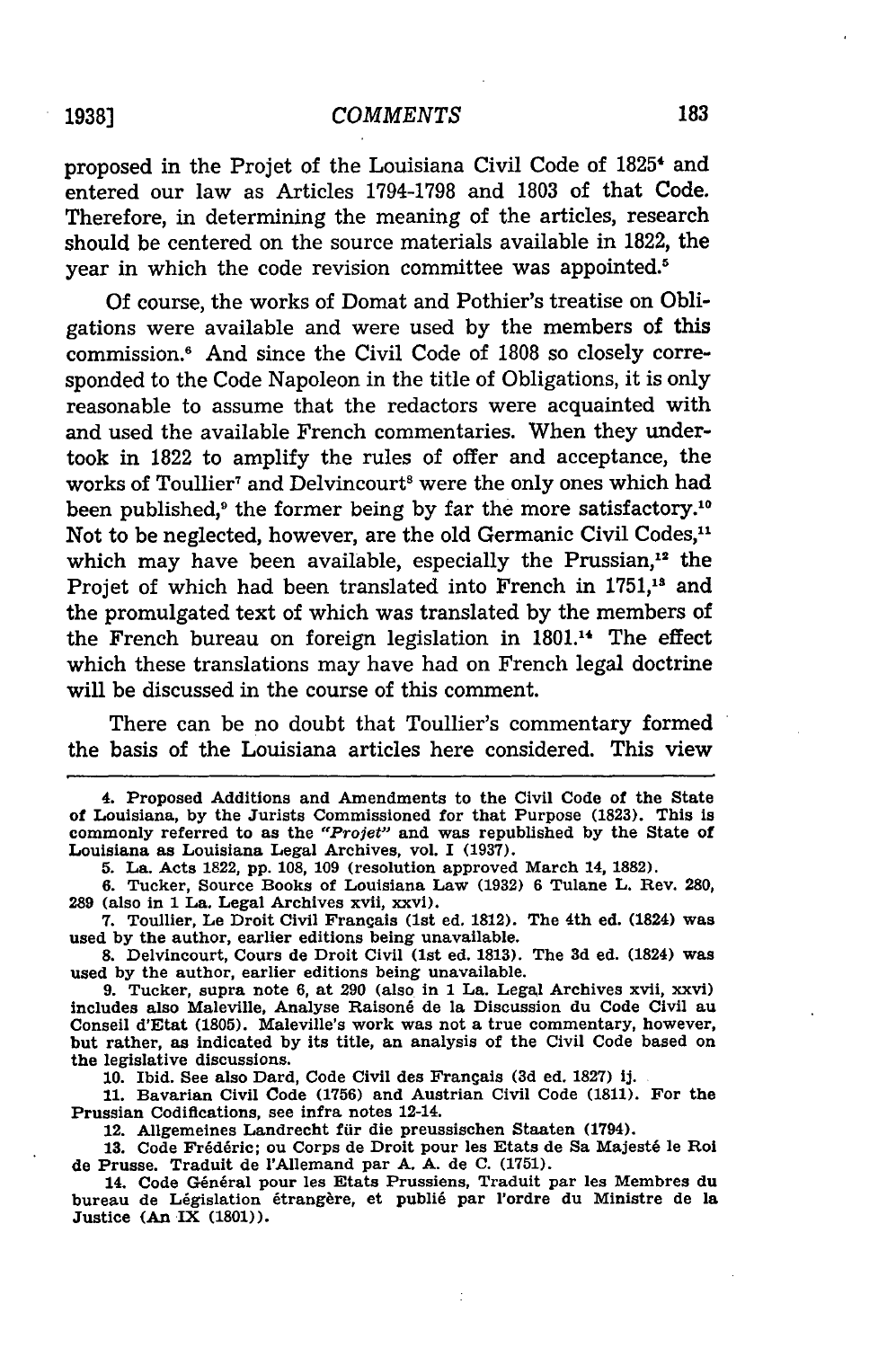has been expressed at least twice within recent years,<sup>15</sup> and it is substantiated by the similarity in the language and plan of the Louisiana Civil Code to the work of Toullier.<sup>16</sup> The origin of Article 1798 can be recognized readily,<sup>17</sup> and Articles 1799,<sup>18</sup> 1800,<sup>19</sup> 1803,<sup>20</sup> 1804,<sup>21</sup> 1805-1808,<sup>22</sup> 1809,<sup>23</sup> 1810,<sup>24</sup> 1811,<sup>25</sup> 1816,<sup>26</sup> and 1817<sup>2</sup> can also be identified. Therefore, of the articles involved in this discussion only 1801 and at, first blush, 1802, have no counterpart in the text of Toullier. Since the Louisiana order of treatment is the same as that of Toullier, the nature of the two Louisiana provisions (Articles 1801, 1802) not found in Toullier is more readily understood as limitations on the principle announced in Article 1800. This will be further discussed below.

It is well to remember that the texts of these articles in the Revised Civil Code of 1870 are the same as the corresponding English texts in the Civil Code of 1825, the latter being translations of the original French.28 Since there are serious discrepancies between the two versions of the articles being interpreted,<sup>29</sup> and since in any case of discrepancy the French text of the Civil Code of 1825 is controlling today,<sup>80</sup> this version has been made the basis of the present inquiry.<sup>31</sup>

There can be no doubt that a contract is not legally formed and binding until the proposition is *accepted* by the person to

**16. A** concordance between the texts of Toullier and some of the articles being discussed may be found in Comment **(1935) 9** Tulane L. Rev. **590, 599- 601,** n. **69** et seq. See also infra notes **17-27.**

**17. 6** Toullier, op. cit. supra note **7, Bk** III, Tit. III, no 24, par. **1.**

**18. Id.** no 24, pars. 2, **3.**

**19.** Id. no 24, par. **6.**

20. Id. no **25.**

21. Id. no **26,** par. **1.** 22. Id. nos **27, 28.**

**23.** Id. no **29** and n. 2; see also no **30.**

24. Id. no **31,** particularly par. **5,** sent. **3** et seq., and par. **6,** sent. **11.**

**25.** Id. no **33,** par. **1.**

**26. Id.** no **33,** pars. 4, **5.**

**27. Id.** no 34.

**28.** Dubuisson, The Codes of Louisiana (Originals Written in French; Errors in Translation) (1924) **25** La. Bar Ass'n Rep. 143, 144 et seq. See also Tucker, supra note **6,** at **291** (also in **1** La. Legal Archives xvii, xxvii).

**29.** For the seriousness of some discrepancies in text resulting from mistranslations, see Dubuisson, supra note **28.**

**30.** Phelps v. Reinach, **38** La. Ann. 547 **(1886);** Straus v. City of **N. 0., 166** La. **1035, 118** So. **125 (1928);** Sample v. Whitaker, **172** La. 722, **135** So. **38 (1931)** (cited in Tucker, supra note **6,** at **291,** n. 43).

**31.** Accordingly, the author's translation will be used in the text, but in

**<sup>15.</sup>** Tucker, supra note **6,** at **290.** See Comment **(1935) 9** Tulane L. Rev. **590, 599-601,** which sufficiently refutes the statement in Comment **(1931) 5** Tulane L. Rev. **632,** n. **5,** to the effect that these articles were based on the common law.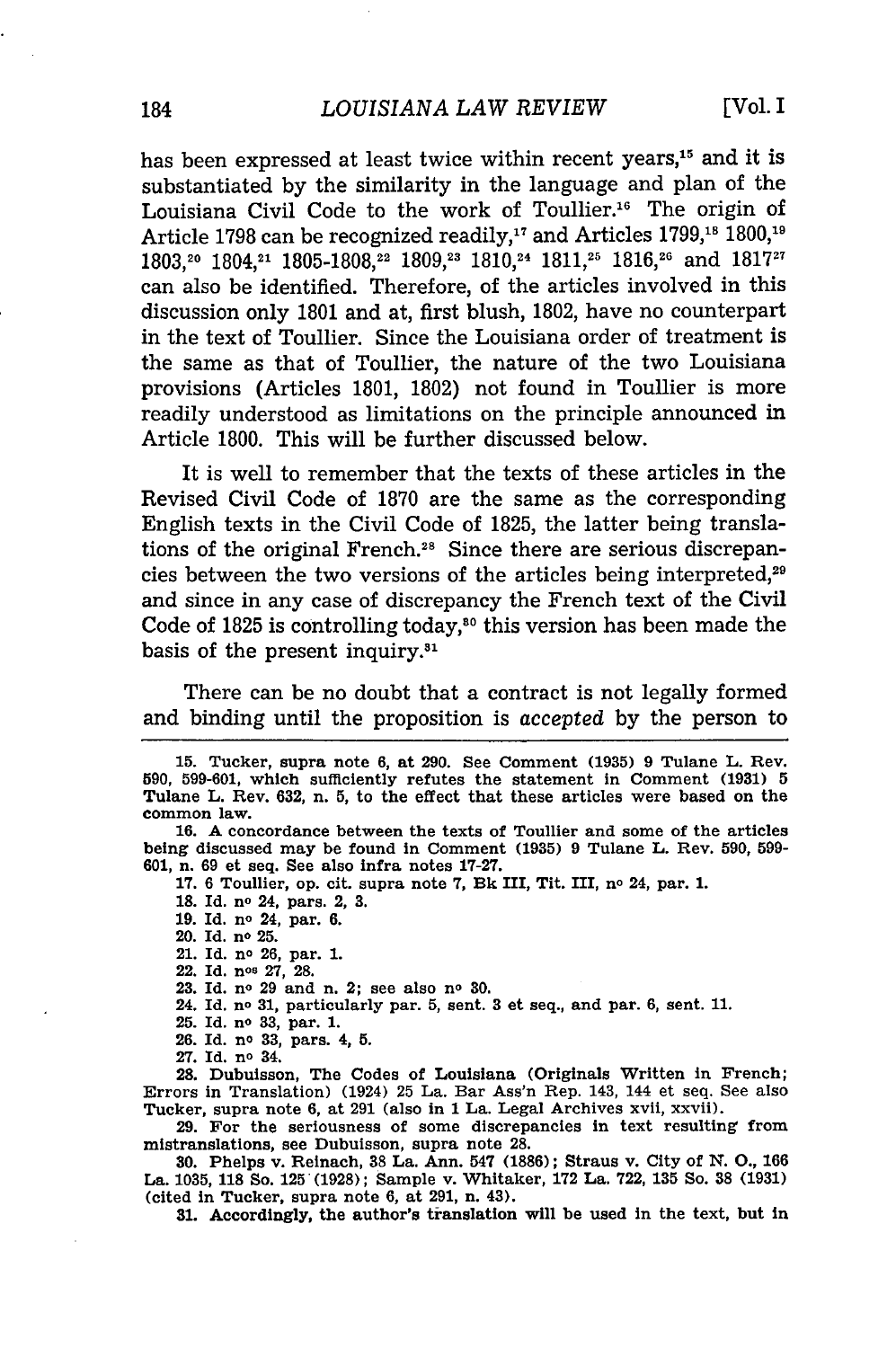whom it has been made, $^{32}$  and it is equally clear that once the acceptance is legally made, the contract is complete, and either party may have it enforced judicially.<sup>38</sup> The problem is to fix the time at which the acceptance should be considered binding, assuming for the moment that the proposition is open and that all formalities are fulfilled.

According to Article **1797,3<sup>4</sup>**since consent is purely a mental operation it can have no effect unless it is manifested in such a manner as to be understood by the other contracting party. In the case of face to face offers the matter is simple for when the person signifies his acceptance the contract is complete. Difficulty is encountered in the case of absent parties. If the consent is binding at the moment that the party *declares* his acceptance (as by writing a letter), then the revocation of the proposal after that time, though the acceptance may not have been known to the proposer, would be inoperative. On the other hand, if the acceptance is not binding until it is received by or comes to the knowledge of the proposer, then either party may still retract.

Article **181935** defines consent as "concurrence of intention... reciprocally communicated." But an acceptance is not *communicated* if the party proposing has not received *knowledge* of it, even though the other party may have declared his intention and entrusted its delivery to agencies beyond his control. According to Article 1809,<sup>36</sup> the obligation of a contract is not complete until

**33.** Art. **1803,** La. Civil Code of **1870:** "But when one party proposes, and the other assents, then the obligation is complete, and **by** virtue of the right each has impliedly given the other, either of them may call for the aid of the law to enforce it." See also Art. **1799.**

34. Art. **1797,** La. Civil Code of **1870:** "When the parties have the legal capacity to form a contract, the next requisite to its validity is their consent. This being a mere operation of the mind, can have no effect, unless it be evinced in some manner that shall cause it to be understood **by** the other parties to the contract **..."**

**35.** Art. **1819,** La. Civil Code of **1870:** "Consent being the concurrence of intention in two or more persons, with regard to a matter understood by all, reciprocally communicated, and resulting in each party from a free and deliberate exercise of the will, it follows that there is no consent, not where the intent has not been mutually communicated or implied. **.. "**

**36.** Art. 1809, La. Civil Code of **1870:** "The obligation of a contract not being complete, until the acceptance, or In cases where it is implied **by** law, until the circumstances, which raise such implication, are known to the party proposing; **. . ."** This is fully in accord with the views expressed in **<sup>6</sup>**

such cases both the official French and English versions will be given in the footnotes.

**<sup>32.</sup>** Art. **1800,** La. Civil Code of **1870:** "The contract, consisting of a proposition and the consent to it, the agreement is Incomplete until the acceptance of the person to whom it is proposed. **If** he, who proposes, should before that consent is given, change his intention on the subject, the concurrence of the two wills is wanting, and there is no contract."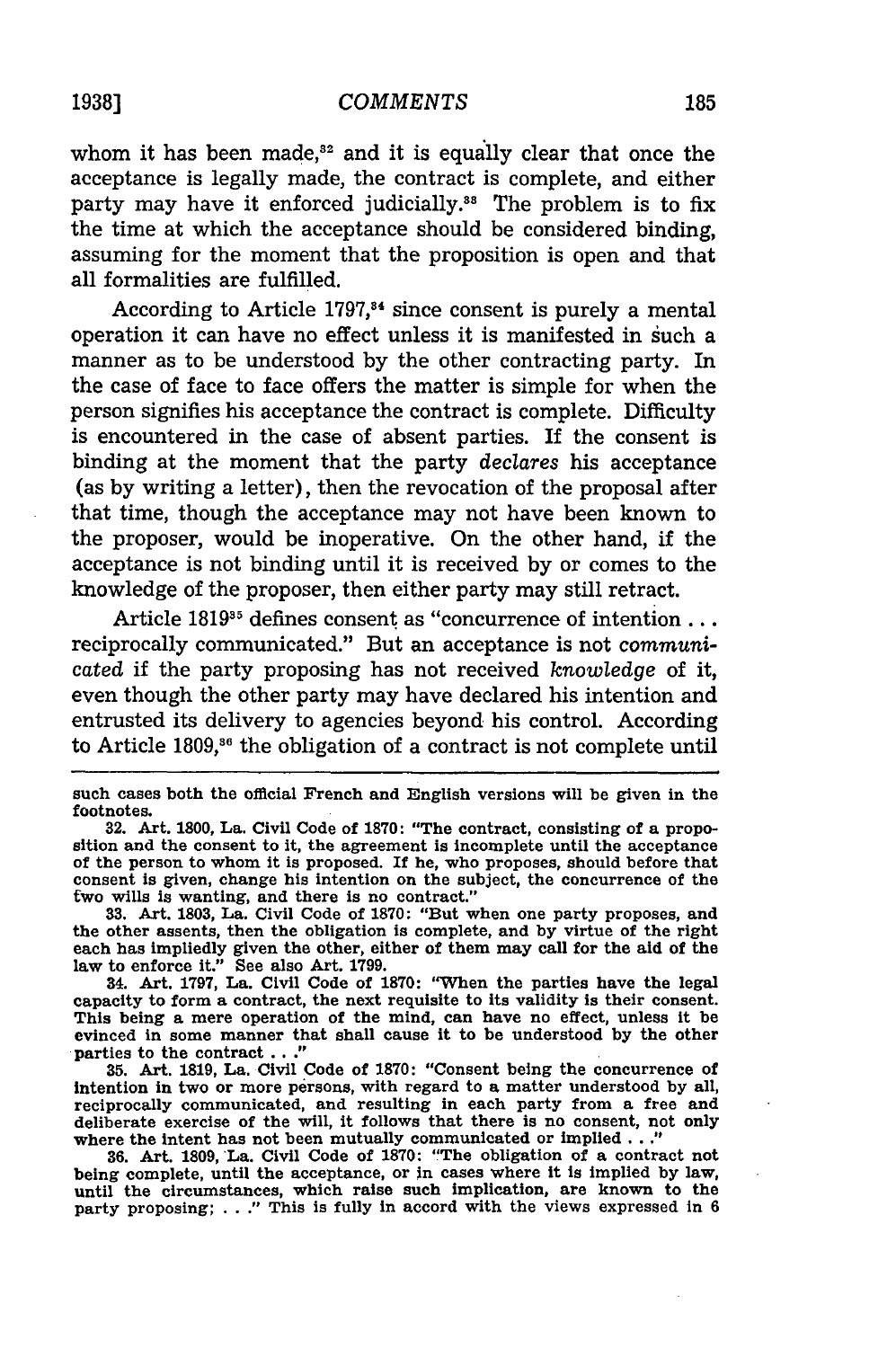the acceptance is *known* to the proposer, or in cases where the acceptance is presumed by law, until the circumstances which give rise to such presumption are known. Article 1810<sup>37</sup> contains the exception that "if the contract be accepted before the death  of the party offering it, although he had no notice of it, the obligation is complete." This exception makes the meaning of Article 1809 more certain.<sup>38</sup>

Since the acceptance is not binding until the proposer receives knowledge of it, the next point to be considered is the time within which the acceptance must be received in order to be operative. According to Article 1800:

**"....** If he, who proposes, should *before* that consent is given, *change his intention* on the subject, the concurrence of the two wills is wanting, and there is no contract."39 (Italics supplied)

And by Article 1804:

"The acceptance need not be made by the same act, or in point of time, immediately after the proposition; if made at any time *before* the person who offers or promises has *changed his mind, or* may *reasonably be presumed to have done so,* it is sufficient." (Italics supplied)

Thus, the acceptance is binding if knowledge of it reaches the

Toullier, supra note 7, at no 29, according to whom mere knowledge, even though not acquired by means of an official communication, suffices.

37. Art. 1810, La. Civil Code of 1870: "If the party making the offer, die before it is accepted, or he to whom it is made, die before he has given his assent, the representatives of neither party are bound, nor can they bind the survivor. But if the contract be accepted before the death of the party offering it, although he had no notice of it, the obligation is complete . . **."**

33. The question as to when an acceptance becomes binding gives rise to that of the date of the contract. Although the obligations of a contract are not binding until knowledge of the acceptance comes to the proposer, it must be inferred from Article 1810 (supra note **37)** that the contract dates from the declaration or act of acceptance. This view, expressed in 6 Toullier, op.<br>cit. supra note 7, Bk. III, Tit. III, n° 24, 26, 31, was severely criticized by<br>Spinnael (Annotations Critiques sur la Doctrine de M. Toullier, 11-19, notes on Bk. III, Tit. III) for inconsistency in theory. There is no inconsistency in theory, however, if the contract is regarded as conditionally inconsistency in theory, however, if the contract is regarded as conditionally complete at the time of the declaration or act of acceptance, the condition being non-revocation of the acceptance by the acceptor and non-revocation of the offer before the proposer receives knowledge of the declaration or act of acceptance. The proposer having died without changing his acceptance, the contract is binding. The theory is found in the German (B.G.B., Arts. 151, **153),** Japanese (Civil Code, Arts. 97, 256), and particularly, the Brazilian (Civil Code, Art. 1088) law. **Cf.** Comment (1935) 9 Tulane L. Rev. 590, 601, which correctly states that the *information* theory should be followed in Louisiana in determining whether a contract is binding, but which seems to infer that the contract dates from the receipt of information by the proposer. **39.** For complete text of Article 1800, see note 32, supra.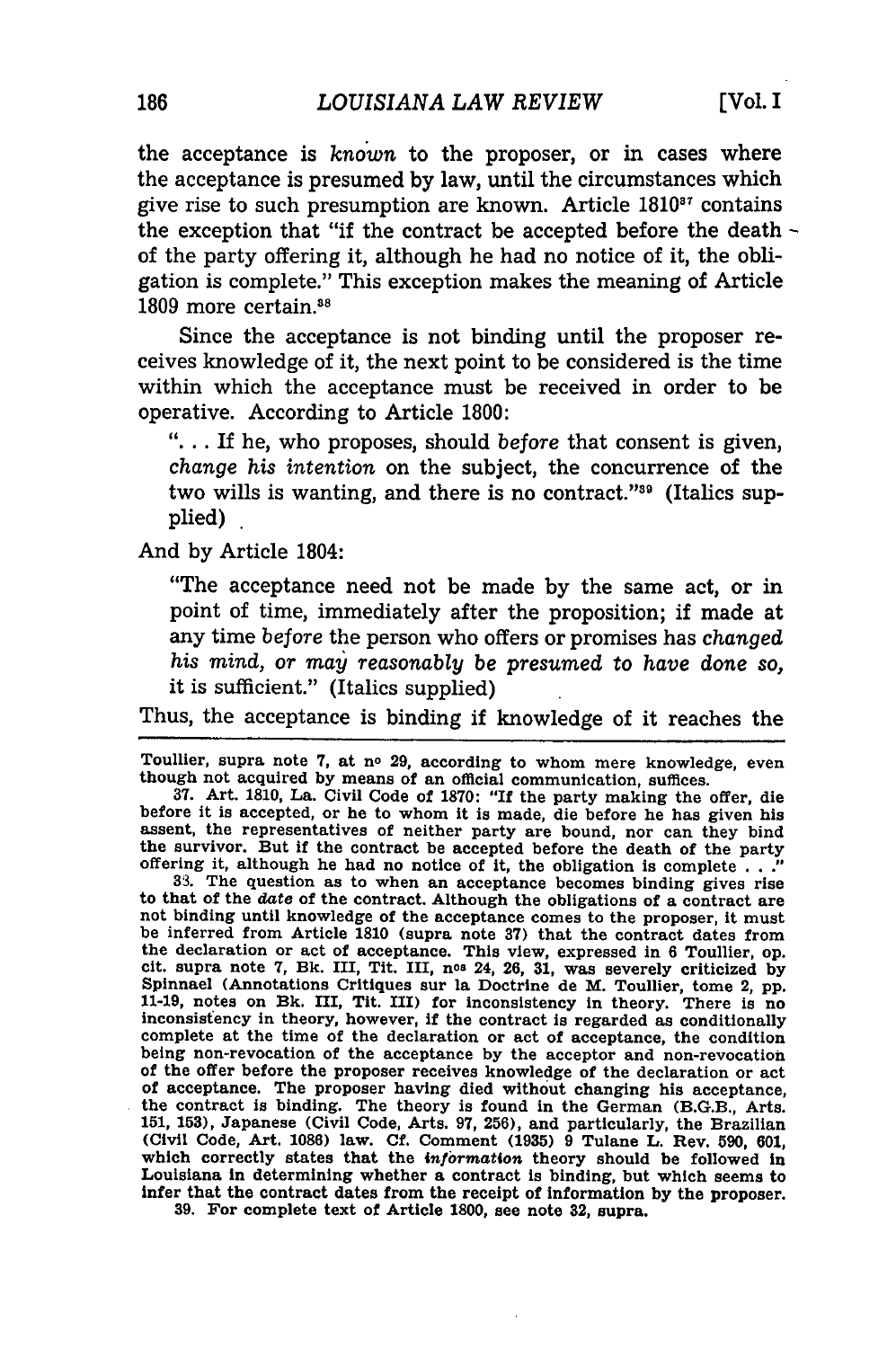proposer before he has changed his intention, or before the lapse of so long a period after the making of the offer that he would be presumed to have changed his intention.<sup>40</sup> Since there is no requirement that this be expressed or declared in any manner before receipt of the acceptance, it must be concluded from the face of these articles that the mere change of intention (even if unexpressed) prevents the concurrence of wills and bars the completion of the contract.<sup>41</sup> This may seem impractical, and unjust to the party accepting because it would give him no security regarding the formation of the contract; and this would certainly be true if it were not for the limitations imposed by Articles 1801, 1802, and 1809, which make the principle more intelligible and practical.

Article 1800, which provides that there can be no contract if the proposer changes his intention before receipt of the acceptance, is followed by the first limitation on the proposer's freedom to revoke-in Article 1801:

"The party proposing shall be presumed to continue in the intention, which his proposal expressed, if, on receiving the unqualified assent of him to whom the proposition is made, he do not signify the change of his intention."

Thus, if the proposer is no longer of the intention to contract when the acceptance comes to his knowledge, he must notify the other party immediately or he will be presumed to have continued in his original intention and the contract will be con-

<sup>40.</sup> This article must not be interpreted as expressing a "reasonable time" in the common law sense. The civil law principle is that the proposal remains open until revoked. See infra at note **61. Of** course, this theory was never applied in the case of an acceptance arriving so long after the making of the proposition that it could not be deemed a reply. See infra at note **62.** This is the meaning of Article 1804. See Dickson v. Dickson, 32 La. Ann. 272, **275 (1880).**

<sup>41.</sup> Moreover, this is the only possible interpretation which can be given. **If** a manifestation of the change of intention were required, then Article **1801** would have to be interpreted as permitting a revocation after acceptance. This would be directly contrary to the express provisions of Articles **1800, 1803,** 1804, and **1809** (contra: Comment **(1931) 5** Tulane L. Rev. **632,** 634). The principle is not unique or original in Louisiana law. The Prussian Civil Code (Part **1,** tit. **5,** Art. 104) required the proposer to send immediate notice to the other party of a change of intention, but even if he failed to do so, he was not bound unless it was apparent that the acceptance arriving late had been dispatched in due time, and the proposer's liability was in damages for the injury caused and not on a contract. The modern German (B.G.B., Art. 151) and Japanese (Civil Code, Art. 527) law changed<br>the rule so that the contract is considered binding in such cases, but the<br>Brazilian Civil Code (Art. 1082) still adheres to the strict theory of th Prussian law.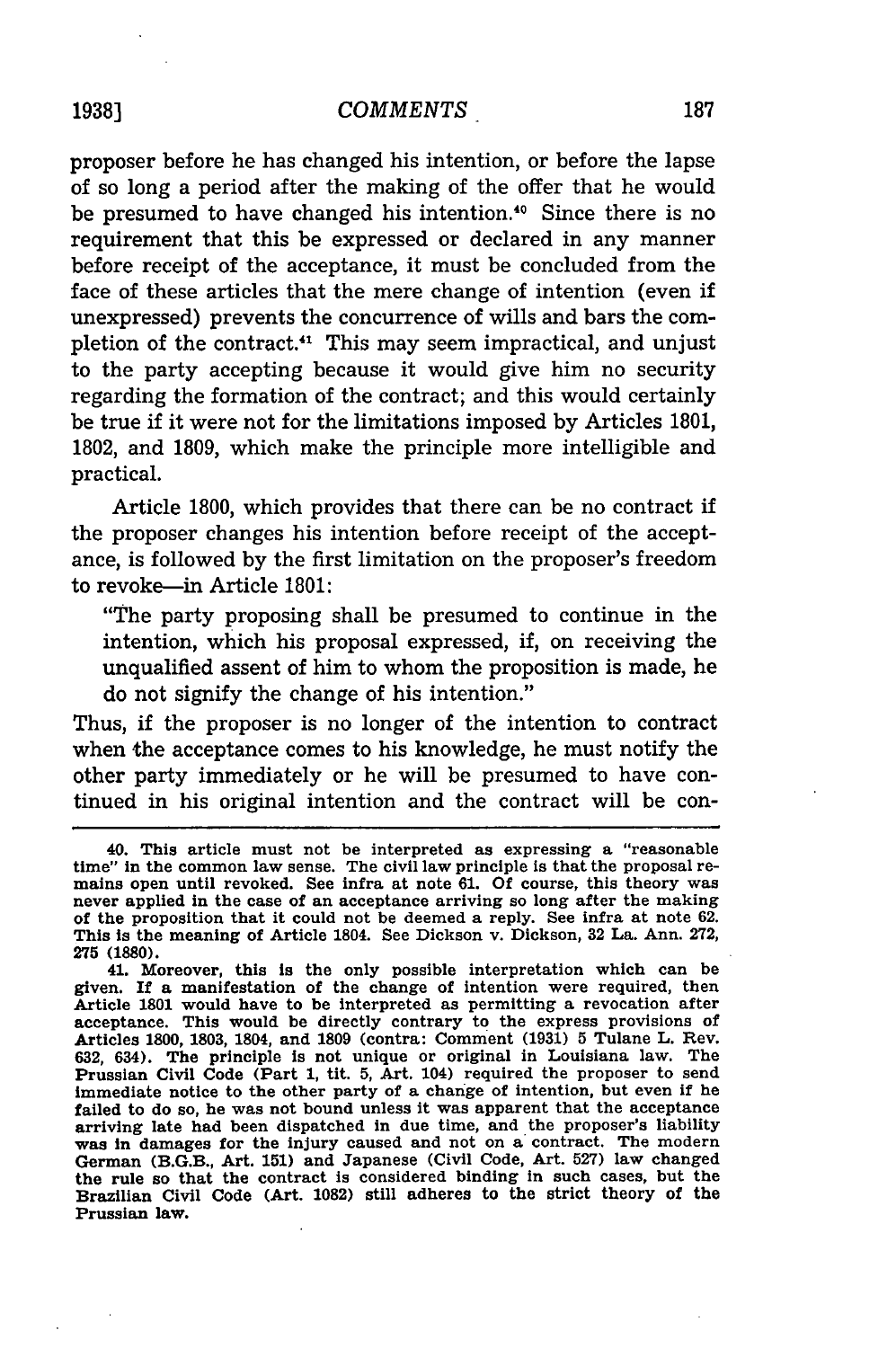sidered complete.<sup>42</sup> If this stood as the only limitation, the party accepting could not be certain of the binding effect of the contract until the lapse of such time as would be necessary for the proposer's notice of change of intention to reach him. However, no such inconvenience and loss of time is necessary if the acceptor acts upon the proposal within the proper time. Thus after repeating that the obligation of a contract is not binding until knowledge of the acceptance is received, Article **1809** continues:

**"...** he may therefore revoke his offer or proposition before such acceptance, but not without having allowed to pass the reasonable time which he may have given to the other party **by** the terms of his proposition, or which he is presumed to have given him, according to the circumstances of the case, for making known his determination."<sup>48</sup>

From this article, it seems to be clear that the proposer cannot revoke his offer: **(1)** during the period he *has given* the other party within which to make known the latter's acceptance (in other words, for the duration of the "option" which the offer contained) **;44** or (2) during the time that *he is presumed* to have *given* the other party for that purpose, the duration of which depends upon the *circumstances of the case.* In the latter situation this is the provision for an "option" (if the term may be so used) which is implied and presumed <sup>45</sup> in every

42. **By** means of this presumption the Louisiana Civil Code avoids violation of the principle that there can be no contract if the proposer changes his intention (Art. **1800),** and gives more security to the party accepting than if the proposer were required merely to answer in possible damages.

43. (Author's translation.) The official French and the English texts are **as follows:**

**" ...**ells *pet, avant cette acceptation, rdvoquer son offre, aprds avoir toutefois laissd passer le temps raisonable qu'elle peut avoir donnd* **d** *l'autre partie, par* **les** *termes de sa proposition,* **ou** *qu'eell* est *censde* liu *avoir donnd, d'aprds* les *circonstances, pour faire connaltre sa determination."* (Art. **1803,** La. Civil Code of **1825) " ...**He may therefore revoke his offer or proposition before such ac-

ceptance, but not without allowing such reasonable time as from the terms of his offer he has given, or from the circumstances of the case he may be supposed to have intended to give the other party, to communicate his determination."

The phrase "supposed to have intended to give" is misleading and does not connote the presumption of the French text.

44. This term or delay may be given expressly or Impliedly. **6** Toullier, **op.** cit. supra note **7,** *Bk.* III, Tit. III, no **30.** The question arises, however, whether the proposer would be held bound to his offer for the full time which he has given, regardless of the length of the period. Certainly no court would hold him to It if it was unreasonably long, because Article **1809** provides that the proposer is Irrevocably bound for the *reasonable* time which he has given. See note 45, infra.

45. Although there is nothing in the Louisiana Civil Code specifically denying to the proposer the power of stipulating against this presumption,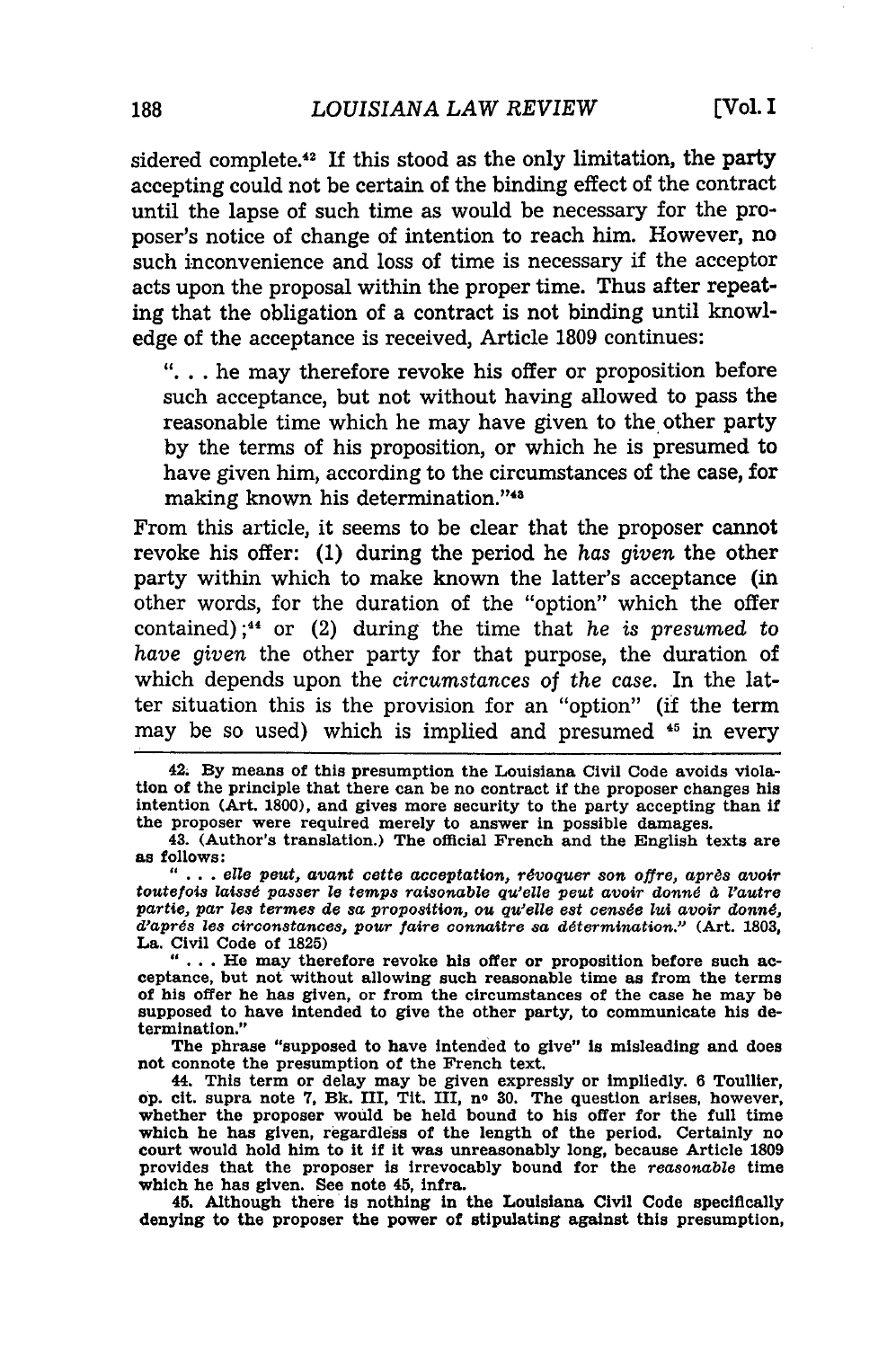offer.4" And since the "option" and the simple offer are basically the same-the only difference being that the duration of the period of irrevocability is in one case determined **by** the proposer himself and in the other **by** law-whatever is said of the one applies with equal force to the other.<sup>47</sup>

An apparent similarity to the language of Article **1809** is found in Article **1802:48**

"The party [proposing] is bound by his proposition and cannot withdraw it . . . if this consent [of the accepter] is given within the period of time that the party proposing is presumed to have given, taking into consideration the situation of the parties and the nature of the contract."<sup>49</sup>

The duration of the period of irrevocability based upon the presumption that time is given for acceptance during which the proposer cannot revoke his offer, is made to depend upon the "situation of the parties and the nature of the contract." It is only reasonable to assume that the "circumstances of the case" in Article 1809, mean the "situation of the parties and the nature of the contract" in Article 1802.

it might be so inferred from Article **1809** which provides for the *reasonable* time which the proposer has given or is presumed to have given. Thus the proposer, in granting a delay, would have to grant one at least as long as that which he is presumed to have granted. It would be a question whether, in the case where the delay granted is less than the legal delay, the proposal should be presumed to imply the legal delay or be considered of no effect as an offer.

46. Since both of these delays or "options" are *legal* rather than *conventional* obligations, there can be no question of any need of *consideration* for their efficacy or support. See note 47, infra.

47. Whether or not Article **1809** is still in effect as far as it relates to options to buy or to sell in view of Article 2462 (as amended **by** La. Act 249 of **1910,** Act **3** of **1910** (2 **E.S.),** and Act **27** of **1920)** will not be considered in this Comment; it is however certain that Article **1809** still applies to all options other than those to buy or sell.

48. (Author's translation.) The official French and the English texts are as **follows:**

*"La partie est ZWde* par *sa* proposition ot *ne peut la retirer, a4 else a dtd faite dana des termes qui annonce l'intsntion de donner d l'autro partie to droit de conclure Io contrat par son consentement; et si 0e consentement est donngi dans 'espace de temps que la partie proposante est prdsumde avoir accord6, eu 6gard* **4** *la situation des parties et 4 la nature du contrat."* (Art. 1796, La. Civil Code of **1825)**

"He is bound by his proposition, and the signification of his dissent will be of no avail, if the proposition be made in terms, which evince a design to give the other party the right of concluding the contract by his assent; and **if** that assent be given within such as the situation of the parties and the nature of the contract shall prove that it was the intention of the proposer to allow."

The comment in note 43 supra, also applies to this article.

49. The omitted clause reads as follows: "if the proposition be made in terms, which evince a design to give the other party the right of conclud-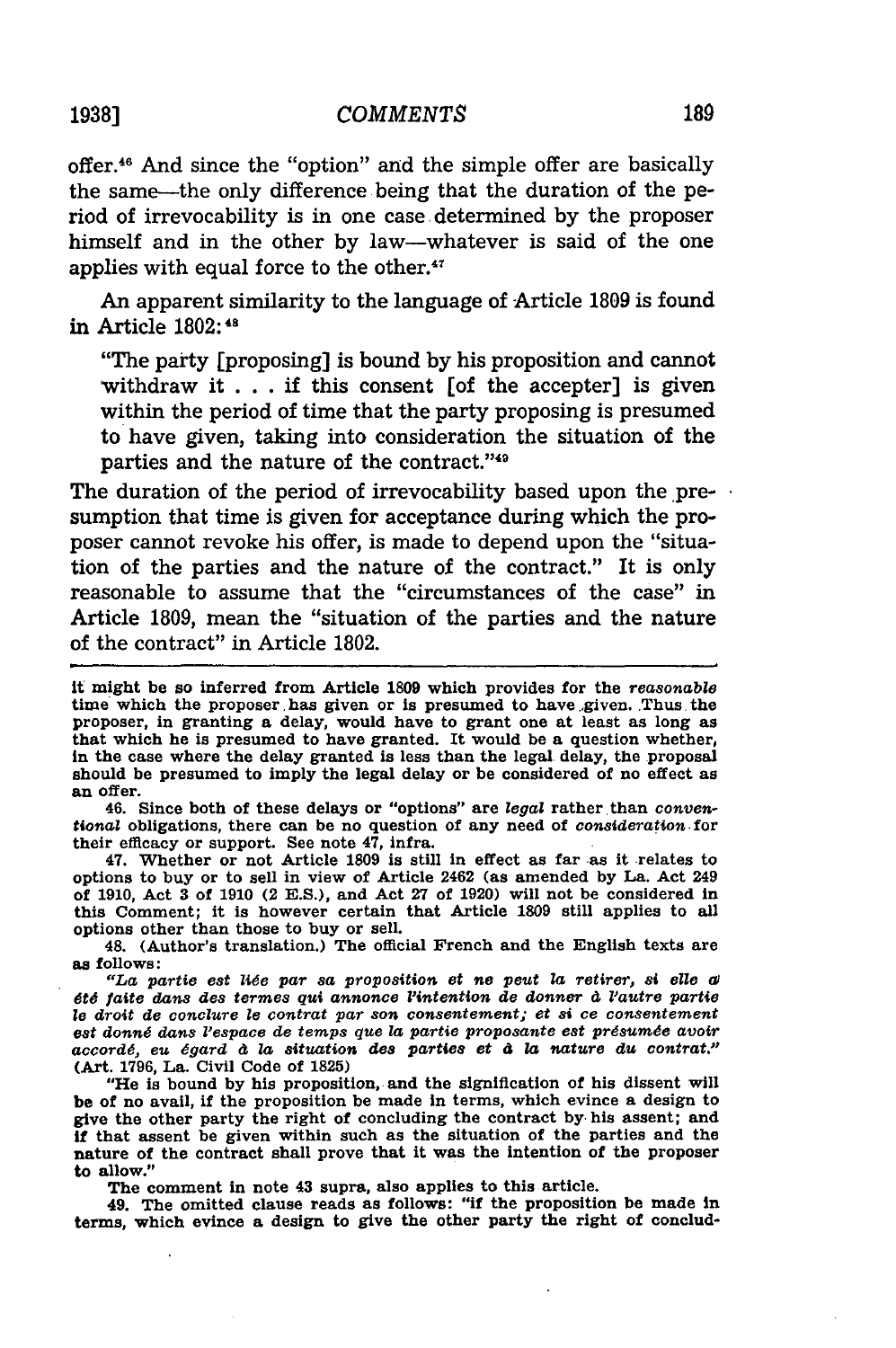The first impression of "according to the situation of the parties," is that it may have reference to the physical presence or absence of the parties. And if we accept this view without proof for the moment, the time reasonably necessary for the communication of the acceptance need not be more than but a moment if the parties are in the presence of each other; whereas in other situations, the time reasonably necessary would be that ordinarily required for the transmission of intelligence by the authorized or usual means of communication. In this respect, contracts made in the present day by telephone or by radio should be interpreted as contracts by parties in the presence of each other.

The meaning of the other phrase, the "nature of the contract" is somewhat difficult to determine. It may possibly refer to the time which would be required for acceptance or rejection in the light of the seriousness of the contract contemplated. Such an interpretation would evidently be contrary to the policy of a system which regulates the time for transmission of the acceptance, because it would introduce an element of uncertainty in the duration of the period of irrevocability; whereas the time to be allowed for the *transmission* of the acceptance could be determined as an objective fact with little difficulty, the exact time to be allowed for the *act* of acceptance would be largely a matter of opinion.

Perhaps a better interpretation might be that the phrase refers to the "nature of the contract" in the sense of its unilateral or bilateral character at the moment of inception.<sup>50</sup> Thus if the proposer requests a promise, the acceptance can be made in only a moment. But if he requests an act or a forbearance, the act of acceptance can not be complete until the act or forbearance is

**50.** It is always at this point that the character of the contract is determined; and whether there exists an obligation on only one or on both parties at the time the proposal ripens into a contract **by** the acceptance is what determines its unilateral or bilateral nature. See note **51,** infra.

ing the contract by his assent" (see note 48, supra). The meaning of this clause is at first confusing in that an offer is not in reality an offer to contract unless the party making it intends to be bound. The term "offer," however, was and is still used in France for invitations to do business and other proposals the "acceptance" of which require acceptance **by** the party inviting or proposing the contract. Examples of these "offers" are the lists or catalogs published **by** merchants, who have the right to change the prices without notice. See Pardessus, Cours de Droit Commercial (1st ed. 1814-16; **3d** ed. **1821** used **by** the author) nos 250, **269; 6** Planiol et Ripert, Trait6 Pratique de Droit Civil Frangais **(1930)** nos **127, 128.** See also Toullier, op. cit. supra note **7, Bk.** III, Tit. III, no 24, pars. 2, **3; Id.** no **25,** note **3,** where the commentator points out that the proposer may reserve the right of rejecting the acceptance; and Pothier, Trait6 des Obligations, no **3,** par. **5** et seq. (2 Pothier, Oeuvres (Bugnet ed. **1861)** 4).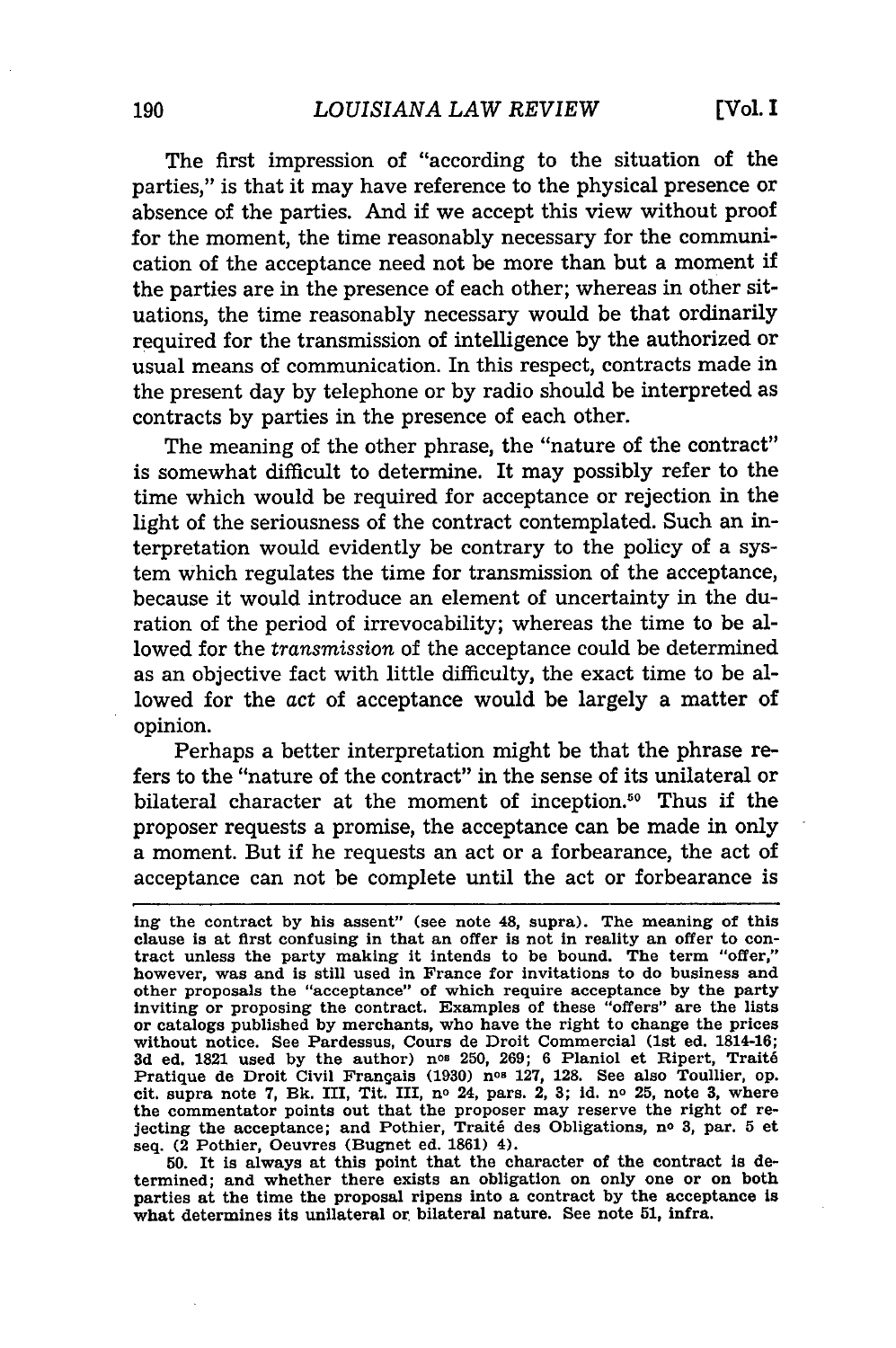#### *COMMENTS*

fully performed, and until then the offer can not be converted into a binding obligation by completion of the contract.<sup>51</sup> Thus, an offer to pay the offeree a sum of money to build a certain type of house for the party proposing, would remain open by the operation of law until such time had elapsed as might be necessary for the building of that type of house,<sup>52</sup> and if the house were completed in such time, the contract would be complete. This interpretation is fully in accord with the policy of the Louisiana Civil Code regarding the term to be allowed for the performance of an obligation.<sup>58</sup>

However, unless the proposer has so stipulated, the fact that the acceptance does not come to- his knowledge within the time given or reasonably necessary for its communication does not imply that it can be of no effect. As previously stated,<sup>54</sup> Article 1804 merely requires that the acceptance arrive before the proposer has changed his intention, or before the lapse of so long a period that the proposer could not reasonably be presumed to have the same intention. Thus an acceptance which arrives late will nevertheless operate to complete the contract if the proposer is still of the intention expressed in his offer. The only loss to the party accepting is that he is not assured of the acceptance completing the contract, for after the lapse of time given by the proposer or reasonably necessary for the communication of the acceptance, the proposer is free to change his intention; and even if the proposer has changed his intention, his failure to notify the accepter immediately will cause him to be bound.55

**52.** In determining the time to be allowed, the law does not consider the ability of the particular party but rather the objective possibility of performance. Arts. 1891, 2033, **La.** Civil Code of **1870.**

**53. Cf.** Art. 2050, La. Civil Code of **1870:** "When no term is fixed by the parties for the performance of an obligation, it may ("should" would be correct for the French doit) be executed immediately, unless, from the nature of the act, a term, either certain or uncertain, must be implied. Thus, an obligation to pay money, without any stipulation for time, may be enforced at the will of the obligee. But a promise to make a crop of sugar is necessarily deferred, until the uncertain period when the cane shall be fit to cut." **Cf.** Prussian Civil Code, Part 1, tit. **5,** art. 101 (Infra note **57).**

54. Supra note 40, and text supported thereby.

**55.** Whether or not an offer remains open after the expiration of the stipulated or legal delay depends upon the manner in which the offer has been made. If the proposer has agreed merely to hold open his offer for a

**<sup>51.</sup>** This would be an unilateral contract because there would be an obligation on one of the parties alone, the other having fulfilled his part in performing the act which constituted acceptance. **Cf.** Art. **36,** Italian Commercial Code, which provides that offers for bilateral contracts may be revoked before acceptance (with certain limitations), but that offers for unilateral contracts are binding on the proposer from receipt of the offer by the other party.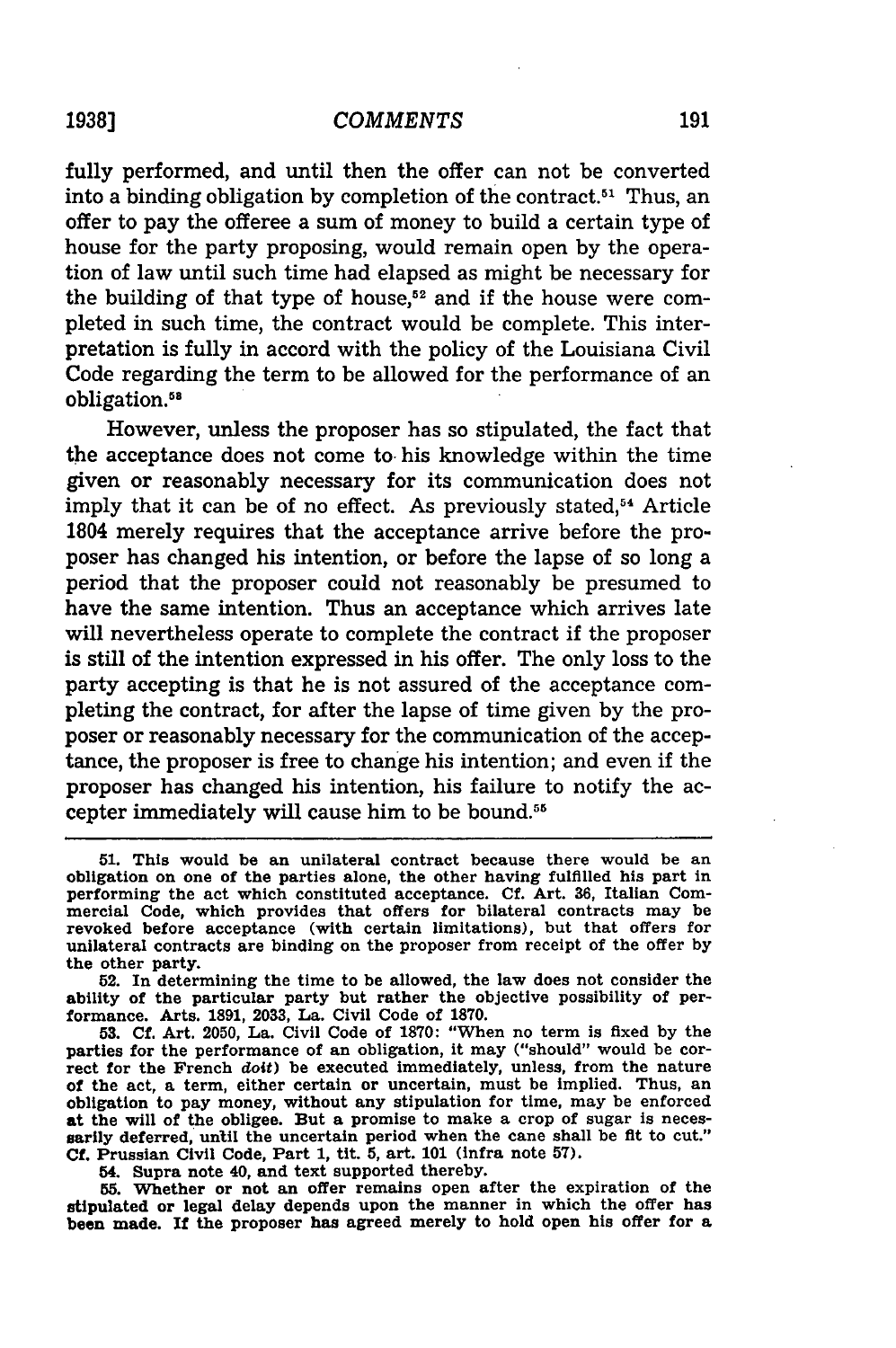Thus it appears, in effect, that there are three periods to the offer: first, the period given for acceptance, or if none has been given, that reasonably necessary for the communication of the proposal and the acceptance, during which the proposal is presumed to be open; second, the period after the expiration of the above delays, during which the proposal is not presumed to be open, but during which an acceptance coming to the proposer's knowledge will be considered binding upon him if he does not notify the acceptor immediately that he has changed his intention; and third, the period so long after the making of the offer that the proposer cannot be presumed in any event to be still of the intention which his proposal expressed, during which the arrival of an acceptance cannot be considered more than a counter offer.

In order to ascertain how such principles entered Louisiana law, the inquiry should include an examination of the commentaries on the Code Napoleon which were available to the Louisiana redactors. Toullier, after explaining that the proposer is bound to maintain his offer for the time he has given expressly or impliedly to the other party for acceptance, $56$  points out the rule of the Prussian Civil Code<sup>57</sup> requiring that the proposer keep

56. 6 Toullier, op. cit. supra note **7,** Bk. III, Tit. III, no **30.**

57. Prussian Civil Code, Arts. 90-105. The principal articles, as translated by the French bureau of foreign legislation (supra note 14), with English translations by the author, are as follows:

Art. 94. *"Ist bei dem Antrage wegen der Zeit zur Annahme gar nichts bestimmt worden, so muss die Erkirung iber einen mtindlichen Antrag* so*gleich, als derselbe geschehen 1st, abgeben werden."*

*" Si au moment de l'offre on n'a rien ddtermind relativement au temps de 1'acceptatlon, il faut que la ddclaration sur une offre faite verbalement soit* donée aussitôt que celle-ci a été faite."

"If at the moment of the offer nothing has been determined as to the time for acceptance, it is necessary that the declaration on an offer made verbally be given as soon as the offer has been made."

Art. **96.** *"Ist der Antrag unter* Abwesenden *schriftlich geschehen, so kommt es au den Zeitpunkt an, da der Brief an dem Oste, wo der Andere sich auhalt, nach dem gew6hnlichen Laufe der Posten hat eingehen konnen."*

"Si l'offre entre des absens a été faite par l'écrit, cela dépendra du moment où la lettre, d'après le cours ordinaire des postes, aura pu arriver à l'en*droit o4 reside L'autre partle."*

**"If** an offer between absent parties has been made in writing, [the time to be allowed by the proposer] shall depend upon the time when the letter, in the ordinary course of mail, could have arrived at the place where the other party resides."

certain time, it may not be implied necessarily that the offer lapses after such delay. On the other hand, the proposer might so stipulate in his offer, or might even provide for the maximum duration of the offer without obligating himself to maintain the offer after the lapse of the legal delay. In the modern German (B.G.B., Art. 146), Japanese (Arts. 521, 523) and Brazilian (Art. 1086) Civil Codes, the offer is considered of no effect after the lapse of the stipulated or legal delay.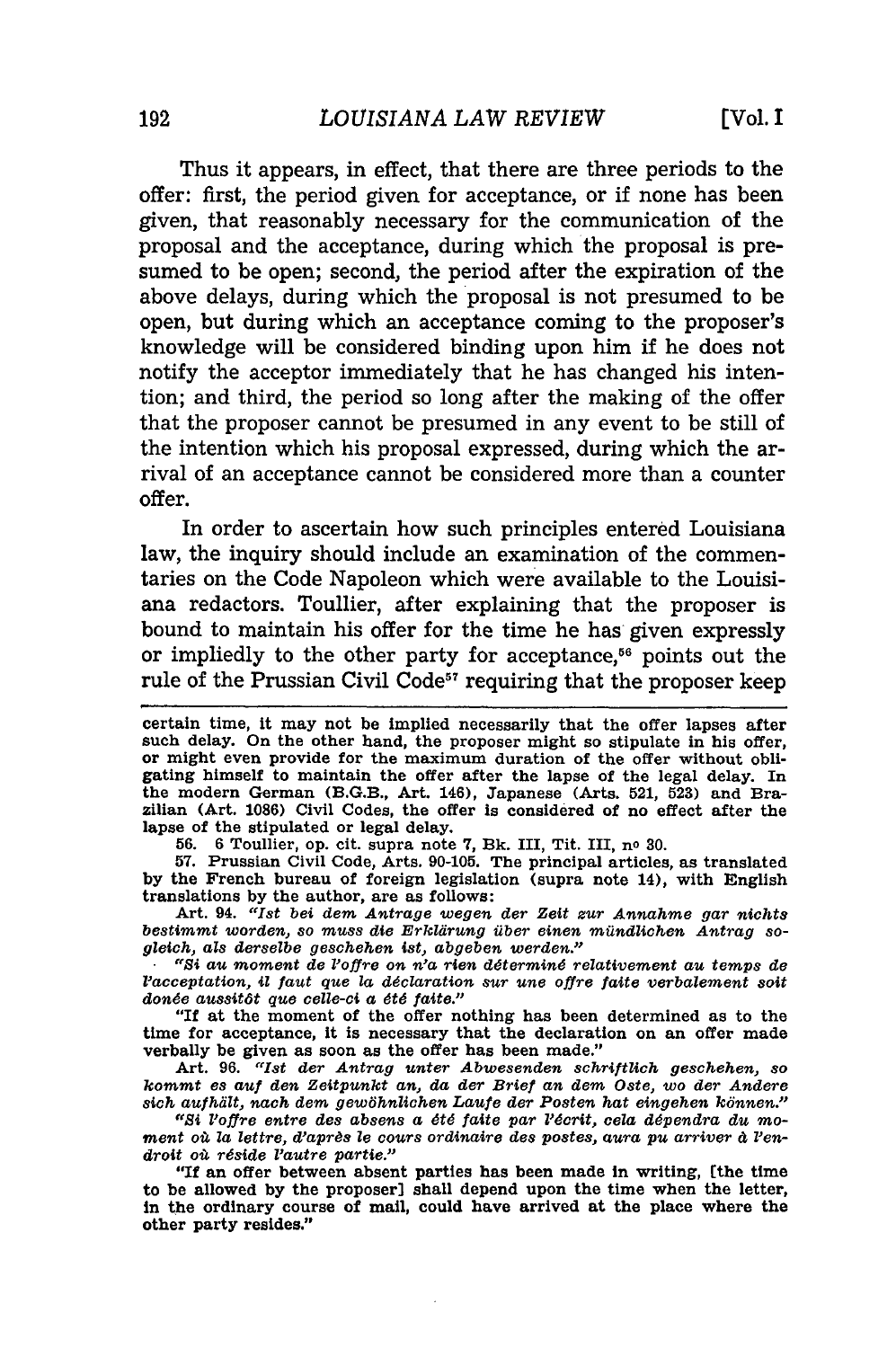open his offer and not be permitted to revoke it for such time as may be necessary to transmit the acceptance to him.<sup>58</sup> Delvincourt does likewise and adds that he presumes the law would be the same in France.<sup>59</sup> That both available French commentaries discussed and advocated the rule of the Prussian Civil Code, is a

Art. **97.** *"Mit der niichsten Fahrenden oder reitenden Post, welche nach* diesem *Zeitpunkte abgeht, muss der Antrag beantwortet werden."1*

*"Il faut que celle-ci r6ponde sur l'ofire 4 la* premidre *posts* qui *part aprds 'avoir regue."*

"This party must reply to the offer by the first mail leaving after its receipt."

Art. 101. *"Gesohiet der Antrag einer Corporation oder Gemeine, so muss der Antragende auf die erklirung derselben so lange Zeit warten, als er/orderlich ist, dass* fiber *den Antrag sin verfassungsmdssiger Entschluss genommen und* im *bekannt gemacht werden kanne."*

*"Si l'offre a dtd faite d une corporation ou commune, Poffrant doit atten*dre la declaration pendant tout le temps nécessaire pour qu'il soit pris sur l'offre **une** *rdsolution conforme* **aux** *lois, et qu'elle puisse lui 6tre communiques."*

"If the offer has been made to a corporation or community, the offeror should await the declaration for the length of time which may be necessary for adopting a resolution according to law, and for its communication to him."

Art. 103. *"Bobald aber die vorstehend §§ 90 sqq. bestimmten Fristen zur Erklarung* fiber *den Antrag fruchtlos verlaufen sind, kann der Antragende zuriicktreten."*

*"AussitOt* quo *les delais* fixds *(90 et suiv.) pour la declaration sur P'ofire sont expires sans effet, Pofjrant est libre de retirer ses offres."*

"As soon as the delays fixed (90 et seq.) for declaration on the offer have expired, the offeror is free to revoke his offer."

**58.** *"Le principe que Pacceptation, lorsqu'elle n'est pas connue, n'empdche pas la rdvocation des offres,* sert *4 rdsoudre la question suivante. J'dcris* le *ler janvier* **d** *un n~gociant, pour lui demander une partie de marchandises 4 tel prix. Le 5, il me rdpond qu'il accepts ma proposition, et qu'il m'exp6 diera les marchandises.* Sa *rtponse arrive 4 Rennes le 8, mats Is 7 j'avais 4crit pour rdvoquer ma demands. L'acceptation m'dtant alors inconnue, la rdvocation est-elle valide?* Ells *est sans doute dans* la *rigueur des principes. Cependant, ne peut-on pas dire qu'en faisant une ofire par lettre, on s'oblige tacitement de ne pas la rdvoquer avant* le *retour du courrier, ou avant* **le** *temps ndcessaire pour recevoir la rdsponse? Cette d6cision est plus conforme 4 i'dquitd, et c'est aussi cells qu'adopte le Code prussien,* 1re *part., tit. 5 no. 96."* 6 Toullier, op. cit. supra note 7, Bk. III, Tit. III, **no** 29, note 2.

"The principle that the acceptance, when it is not known, does not prevent the revocation of an offer, serves to solve the following question. I write to a merchant on Jan. 1st, requesting certain merchandise at a certain price. On the 5th he answers that he accepts my proposition and that he will send me the merchandise. His reply arrives in Rennes on the 8th, but on the 7th I had written a revocation of my order. The acceptance then being unknown to me, is the revocation valid? It is without doubt in a strict application of the principles. However, may it not be said that in making an offer by letter, one tacitly obliges himself not to revoke it before return mail, or before the time necessary for receipt of the answer? This decision is more in accord with equity, and it is also that which is adopted by the Prussian Code, Part 1, tit. 5, no 96."

The fact that the Louisiana Civil Code incorporates this view has been shown previously in Comment (1935) 9 Tulane L. Rev. 590, 600-601.

59. *"Mais de quand est censde faite la vente par correspondance? Du jour* que *l'ofrant a* eu *connoissance de 'acceptation des ofires. Mais quid,*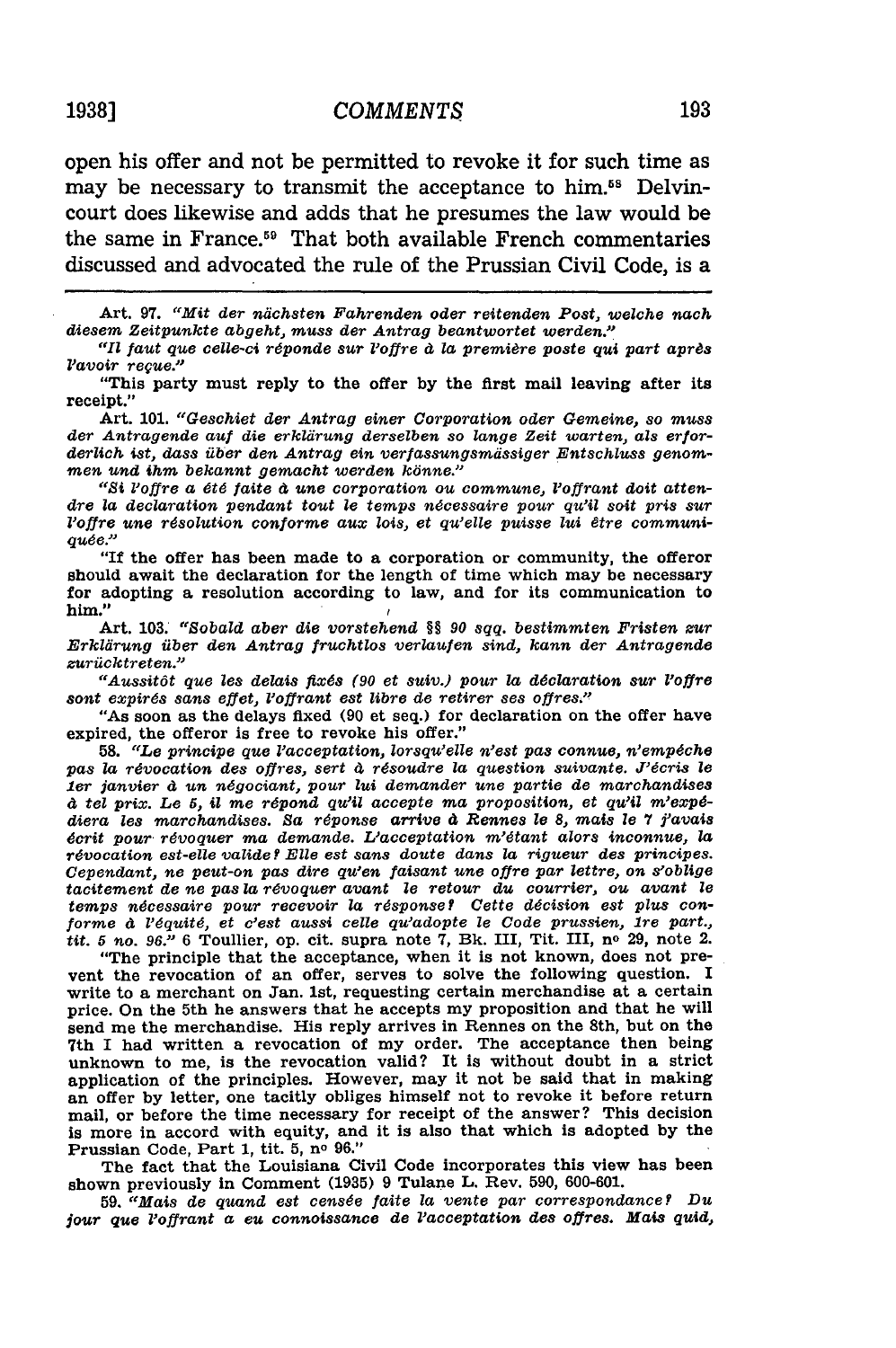fact that must have played an important part when the Louisiana redactors adopted this principle.<sup>60</sup>

Now although Toullier and Delvincourt borrowed from the Prussian law in order to impose a period of irrevocability on an offer, still for the time after the expiration of such period they adhered to the civil law principle that an offer remains open until revoked.<sup>61</sup> But the theory of the indefinite duration of an offer was never strictly applied, and the acceptance which came so long after the offer that the proposer could no longer be considered as having the intention to contract was not deemed binding.<sup>62</sup> The redactors of the Civil Code of 1825 seem to have combined these ideas, and it is therefore the writer's firm conviction that this is the interpretation of the present problem in the Louisiana law of offer and acceptance.

The Louisiana jurisprudence on offer and acceptance is unfortunate. Never have the courts succeeded in interpreting the articles as a system, and the very inconsistency of the decisions

"But at what time is a sale by correspondence considered made? At the time when the offeror has received knowledge of the acceptance of the offer. But what if the two parties are at a distance from each other, and in the interval between the offer and the acceptance, the offeror has revoked his offer? It Is necessary to distinguish: if the offeror has fixed a delay for acceptance, he may not revoke until the expiration of the delay; if not, he should await a delay sufficient for the other party to have answered, and for the answer to have come to his knowledge. It Is In this manner that these questions are decided in the Prussian Code, Part 1, tit. **5,** art. 90 et seq; and  $\overline{\mathbf{I}}$  suppose that the solution would be the same in our law."

**60.** Elements of the system, with varying modifications, are found in the old Austrian Civil Code (Art. **862),** and exist today in the Brazilian (Civil Code, Arts. 1080, 1081), German (B.G.B., Arts. 147-149), Italian (Commercial Code, Art. 36), Japanese (Civil Code, Arts. 251, 254; Commercial Code, Arts. 269, 270), and Mexican (Civil Code, Arts. 1289-1292) law, as well as being provided for in the Projet of the Franco-Italian Code of Obligations (Art. 2).

**Cf.** the more modern expression of the same underlying idea: *'II est plus* simple de poser en thèse générale que la sécurité des transactions impose que *l'offre ait ddj4 une valeur Juridique."* Demogue, Trait6 des Obligations **(1923) 163,** no **553.**

"It **Is** simpler to state as a general proposition that the security of transactions makes it necessary that the offer have a juridical value."

**61.** 2 Delvincourt, op. cit. supra note **8, p.** 458 **(p.** 122, n. **1,** par. **1); 6** Toul-Her, op. cit. supra note **7, Bk. III,** Tit. III, no **26.** See also Pardessus, op. cit. supra note 49, no **250,** par. 2.

**62.** Pardessus, op. cit. supra note 49, no **250,** par. **5.**

*s4 les deux parties sont dloigndes l'une de I'autre, et que, dans Fintervalle des offres* **4** *l'acceptation, P'offrant aft rdvoqu6 ses offres? Il faut distinguer: si l'offrant a fixé un délai pour l'acceptation, il ne peut révoquer avant l'expiration du ddlai; sinon, il dolt attendre un ddlai suffisant, pour quo l'autre* partie ait pu répondre, et que la réponse ait pu lui parvenir. C'est ainsi *que ces questions sont ddcidds par le Code Prussien, partie Ire., tit. 5, art. 90 et suivans; et je pense qu'4l en seroit de mdme dane notre droit."* **3** Delvincourt, op. cit. supra note **8,** pp. 133-134 (Notes to p. 69; n. 2, par. 2).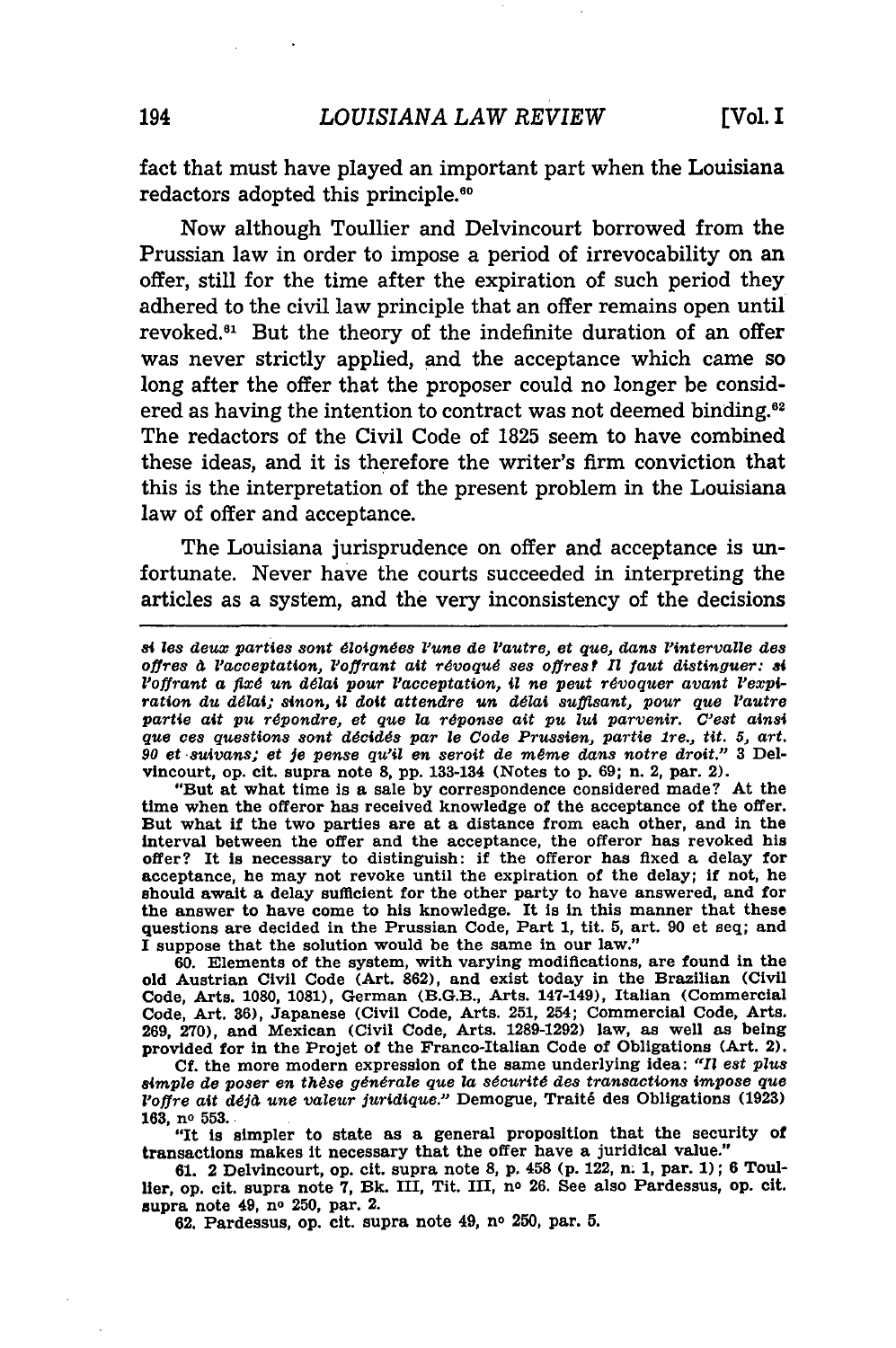#### *COMMENTS*

manifests their confusion. The fact that the articles announced principles of a system of law not generally known in a jurisdiction more familiar with the French, Spanish, and Anglo-American doctrines, rendered difficult their interpretation, and with the two key articles mistranslated in the English from their French originals, this confusion in the jurisprudence could not have been avoided.<sup>63</sup>

#### **SUMMARY**

Summarizing, the essentials of the doctrine may be expressed as follows:

- I. An offer remains open and irrevocable:
	- A. For the time expressly or impliedly given for acceptance; or
	- B. If no time has been given by the proposer in his offerfor the time reasonably necessary for the acceptance and its communication to the proposer; which is computed **by** considering:
		- 1. The time required for communication to and from the party to whom the proposition was made:
			- a. In face to face offers (or offers **by** telephone or radio), only an instant is required;
			- **b.** In proposals to parties at a distance, only the time necessary for the transmission of the proposal and the acceptance **by** the authorized or usual means of communication is required;

and

2. The time required for the act of acceptance, according to the nature of the contract:

## **19381**

**<sup>63.</sup> Any** adequate discussion of the jurisprudence would necessarily be **too** lengthy, and, in view of what has been stated above, of little use other than to emphasize the confusion in the decisions. For those who may wish to consider the decisions, however, the following citations are given: Corryolles **<sup>15</sup>**La. Ann. **609 (1860);** Dickson v. Dickson, **32** La. Ann. **272 (1880);** Gordon v. Stubbs, **36** La. Ann. **625 (1884);** Peet **&** Co. v. Meyer, 42 La. Ann. 1034, **8** So. 534 **(1890);** Miller v. Douville **&** Gallagher, 45 La. Ann. 214, 12 So. **132 (1893);** Lachman & Jacobi v. Block, 47 La. Ann. 505, 17 So. 153 (1895); Nickerson v. Allen Bros. & Wadley, 110 La. 194, 34 So. 410 (1903); Union Sawmill Co. v. Lake Lbr. Co., 120 La. 106, 44 So. 1000 (1907); Blanks v. Sutcliffe, 12 47 So. **765 (1908);** Shreveport Traction Co. v. Mulhaupt, 122 La. **667,** 48 So. 144 **(1909);** Riley v. Union Sawmill Co., 122 La. **863,** 48 So. 304 **(1909);** Union Sawmill Co. v. Mitchell, 122 La. **900,** 48 So. **317 (1909);** Heitman Co. v. Kansas City Southern R. Co., **136** La. **825, 67** So. **895 (1915);** Miller v. Oden, 149 La. 771, **90** So. **167 (1921);** Barchus v. Johnson, **151** La. **985, 92** So. **566 (1922);** Haneman v. Uhry, **8** La. **App.** 534 **(1928);** Blanchard v. Greater Jefferson Realty Co., **9** La. **App.** 492 **(1929);** Times Picayune Publishing Co. v. Harang, 10 La. **App.** 242